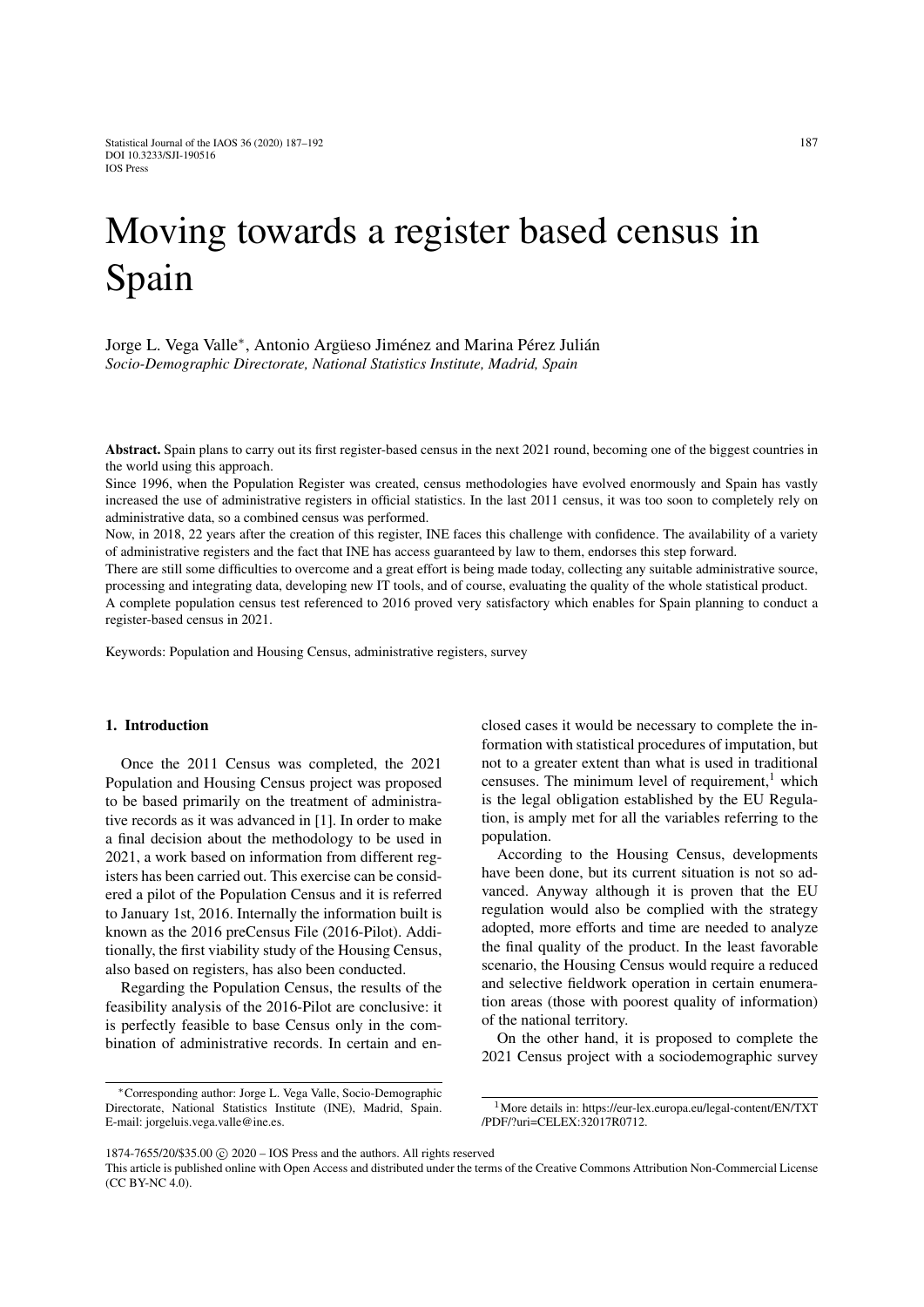parallel to the census. The size of this survey could reach 1% of the total population and would allow to provide information useful for imputation of those variables that are not sufficiently well-covered by the Population and Housing Census. In addition, information of this survey has been largely demanded among users.

As a conclusion, 2021 Spanish Census can be considered closed from the methodological point of view and the main doubts are solved. However, during the following years, an intense work of refinement in all the variables, especially in the Housing part, is required. In addition, the methodology based on registers entails many other advantages, as it can be seen in detail in [\[2\]](#page-5-1), such as the possibility of having information much more frequently, the increase in quality, the reduction of citizen's burden and even savings in long-term costs.

## 2. The population register (Padrón)

The main source as regards both population stocks and migration statistics in Spain is the population register, named Padrón in Spanish. Padrón is the official list of residents in each one of the 8,124 municipalities in Spain (as of  $1<sup>st</sup>$  January 2018).

In Spain there are as many registers as municipalities. But there is a law, in force since 1996, integrating all these municipal lists into a single national database. There are also legal procedures to keep this database and the municipal files interconnected and updated on a monthly basis. This is made through the statistical office of Spain, INE. So, unlike other countries where the police or other administrative bodies are in charge of population registers, in the case of Spain, INE is the national institution that coordinates this single national population register.

Each month INE receives all the changes produced in every municipality. With this information INE performs validations and forwards these results to all the municipalities, to avoid duplications and also to include deaths, births or acquisition of Spanish citizenship that INE receives on a monthly basis from the Civil Register. Furthermore, all the consular offices of Spain throughout the world (around 250) are also connected to Padrón like the municipalities.

According to the law, there is no restriction for registering in Spain in terms of legal situation. All people living or willing to live in Spain, regardless of their legal situation, have the right (and obligation) to be registered.

For each person, Padrón contains these variables: gender, date of birth, place of birth (country, in the case of foreigners), nationality, educational attainment and national identity number. Foreigners in legal situation are recorded with the number of residence permit and people in irregular situation with the passport number.

Because of all the details mentioned above and also because the quality of this source has improved every year since the beginning, Padron is the main element on which the Population Census is built. The 2016- Pilot is created using Padron as of January  $1<sup>st</sup>$  2016 as starting point. This constitutes the backbone of the population file and dozens of administrative records of different nature have been linked to it in order to compose an individual information similar to the one that would be obtained with a questionnaire addressed to the households. The main data-linkage method is based on the equality of the national identity number but other types of techniques are also used (for example the creation of an internal "supercode" based on basic variables like name, sex and date of birth or probabilistic links).

# 3. Two questions that must be answered by a **Census**

Every census must provide information on two questions. First, it should provide information about the number of people living in the country with a high level of geographical detail. In addition, it should provide detailed characteristics (for example current activity status, year of arrival to the country or educational attainment) about all these people. From a graphic point of view, both questions can be seen as a large single file of two dimensions. The population figure will determine the number of records in the file (in vertical) and the number of variables will determine its amplitude (in horizontal).

# *3.1. How many people live in Spain? The signs-of-life method*

The original purpose of the censuses was to count the population. In Spain this main objective is not so important anymore, because due to the existence of Padrón, the uncertainty in knowing the population figures during the intercensal periods has disappeared.

In the same way as in the 2011 Census, 2021 Census takes Padrón as its basic element. The next step involves performing several additional controls: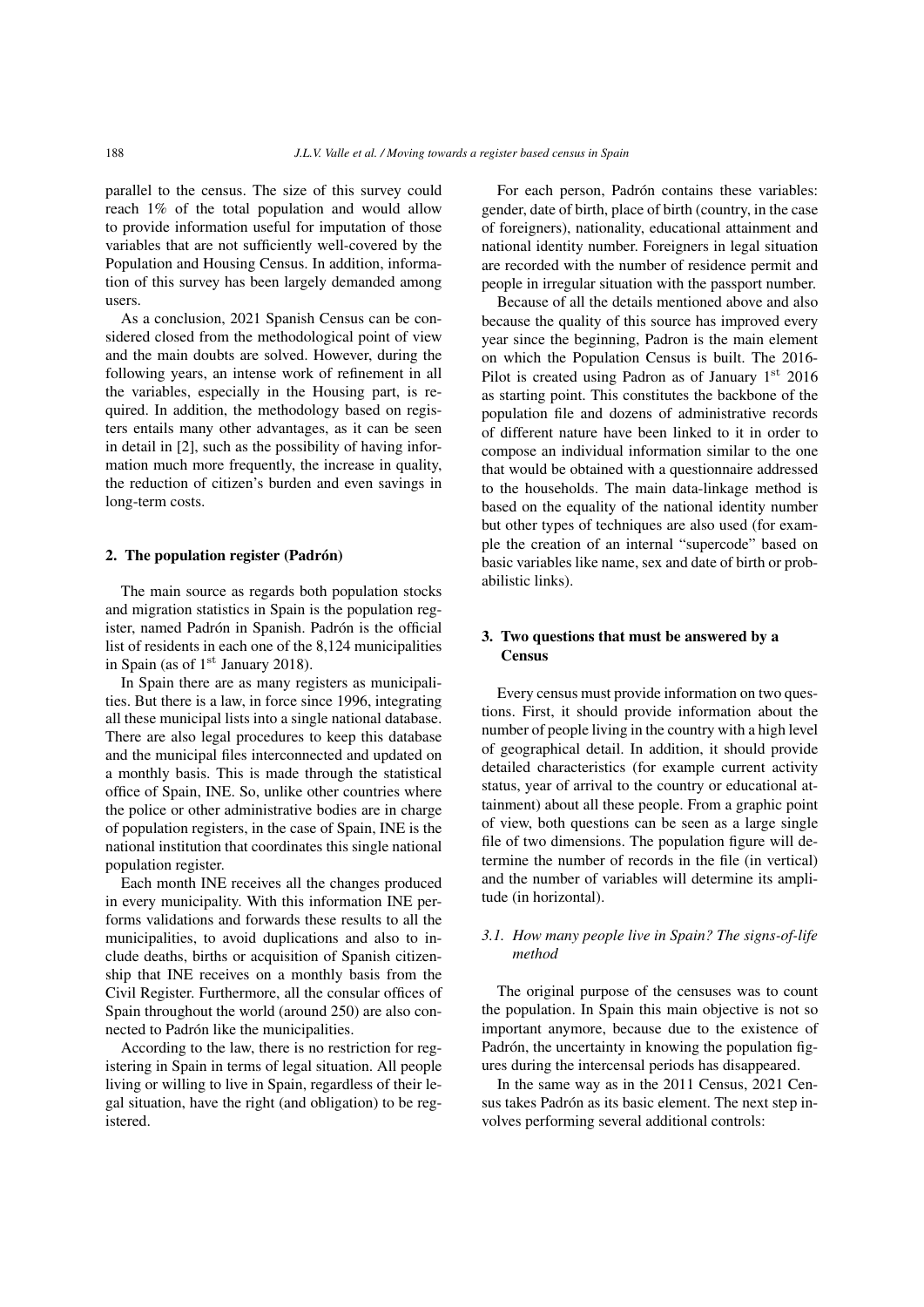|                         | Table 1<br>Graphical representation of Census information |     |     |                   |                         |                            |                           |                         |   |   |
|-------------------------|-----------------------------------------------------------|-----|-----|-------------------|-------------------------|----------------------------|---------------------------|-------------------------|---|---|
|                         | Identification                                            | Sex | Age | Place of<br>birth | Legal<br>marital status | Current<br>activity status | Educational<br>attainment | $\cdot$ $\cdot$ $\cdot$ | . | . |
|                         |                                                           |     |     |                   |                         |                            |                           |                         |   |   |
| ◠                       |                                                           |     |     |                   |                         |                            |                           |                         |   |   |
| 3                       |                                                           |     |     |                   |                         |                            |                           |                         |   |   |
| $\cdot$ $\cdot$ $\cdot$ |                                                           |     |     |                   |                         |                            |                           |                         |   |   |
| $\cdot$ $\cdot$ $\cdot$ |                                                           |     |     |                   |                         |                            |                           |                         |   |   |
| $\cdots$                |                                                           |     |     |                   |                         |                            |                           |                         |   |   |

- Verification that births and deaths are up-to-date as of the reference date.
- Analysis of the expiration date of Padron foreigners (every 2 or 5 years depending on their particular situation, foreigners should update their presence in Padrón).
- Detection of "signs of life" of those people that appear in other files like Tax Agency or Social Security.
- Application of the 12-month criterion.[2](#page-2-0)

Using all this information, a counting algorithm has been designed (still provisional and also susceptible of improvement) that provides a provisional population figure based on the signs-of-life method. As it can be seen in the following table, results obtained by the algorithm used in the 2016-Pilot are very similar to those provided by Padrón.

## *3.2. What are their characteristics?*

If we take a look to the 2011 Spanish Population Census we can see that the individual questionnaire contained 22 questions, which can be grouped into eight blocks (basic demographic data, migrations, legal marital status and dwelling composition, studies, care provided, fertility, current activity status and mobility). Apart from that, the household questionnaire contained 7 questions about characteristics, facilities and equipment of the dwelling as well as the tenure status.

The main objective of the 2016-Pilot was precisely to try to replicate the 22 individual questions; that is, to investigate to what extent a register-based census could at least contain the same level of detail as the 2011 census. It must be taken into consideration that not all the questions of the 2011 Population Census questionnaire have to be included in the 2021 census, in the same way that questions have been appearing and disappearing in each census along the years for many different reasons.

The first conclusion about the analysis of the 2016- Pilot is that, regarding to the population, all the variables that are compulsory according to the EU regula- $\text{tion}^3$  $\text{tion}^3$  can be obtained from registers. In the following table can be schematically seen the main data source for some relevant variables.

There are other variables<sup>[4](#page-2-2)</sup> that are not compulsory but have a great census tradition or big interest among the community of users; in almost all the cases it is possible to obtain this information from registers. More information about the technical specifications of the different variables can be found in [\[3\]](#page-5-2). In a very schematic way, below are the sources used in 2016-Pilot for the most representative variables of the Census, as well as some of their most relevant characteristics.

#### *3.2.1. Migration variables*

Method and sources: Population register, but because it was not put into operation until 1996, it is also necessary to use the 2001 exhaustive Census.

General issues: In general, the quality of these variables is very high and all the information included in the 2011 Census questionnaire (years of arrival and previous places of residence) can be obtained from registers.

# *3.2.2. Relationship between household members (and other derived variables)*

Method and sources: The starting point is the Padrón, which contains information about the people that live in the same household. Information from the Tax Agency, Births and Marriages Bulletins, the Police

<span id="page-2-0"></span><sup>2</sup>According to the current European regulation, the following persons should be considered as usual residents in a geographical area: those who have lived in their place of usual residence for a continuous period of at least 12 months or those who arrived in the place of usual residence during the 12 months before the reference date with the intention of staying there for a least one year.

<span id="page-2-1"></span><sup>3</sup>More details in: https://eur-lex.europa.eu/legal-content/EN/TXT /PDF/?uri=CELEX:32017R0543&rid=7.

<span id="page-2-2"></span><sup>4</sup>For example some migration variables like year of arrival in the municipality or in the dwelling.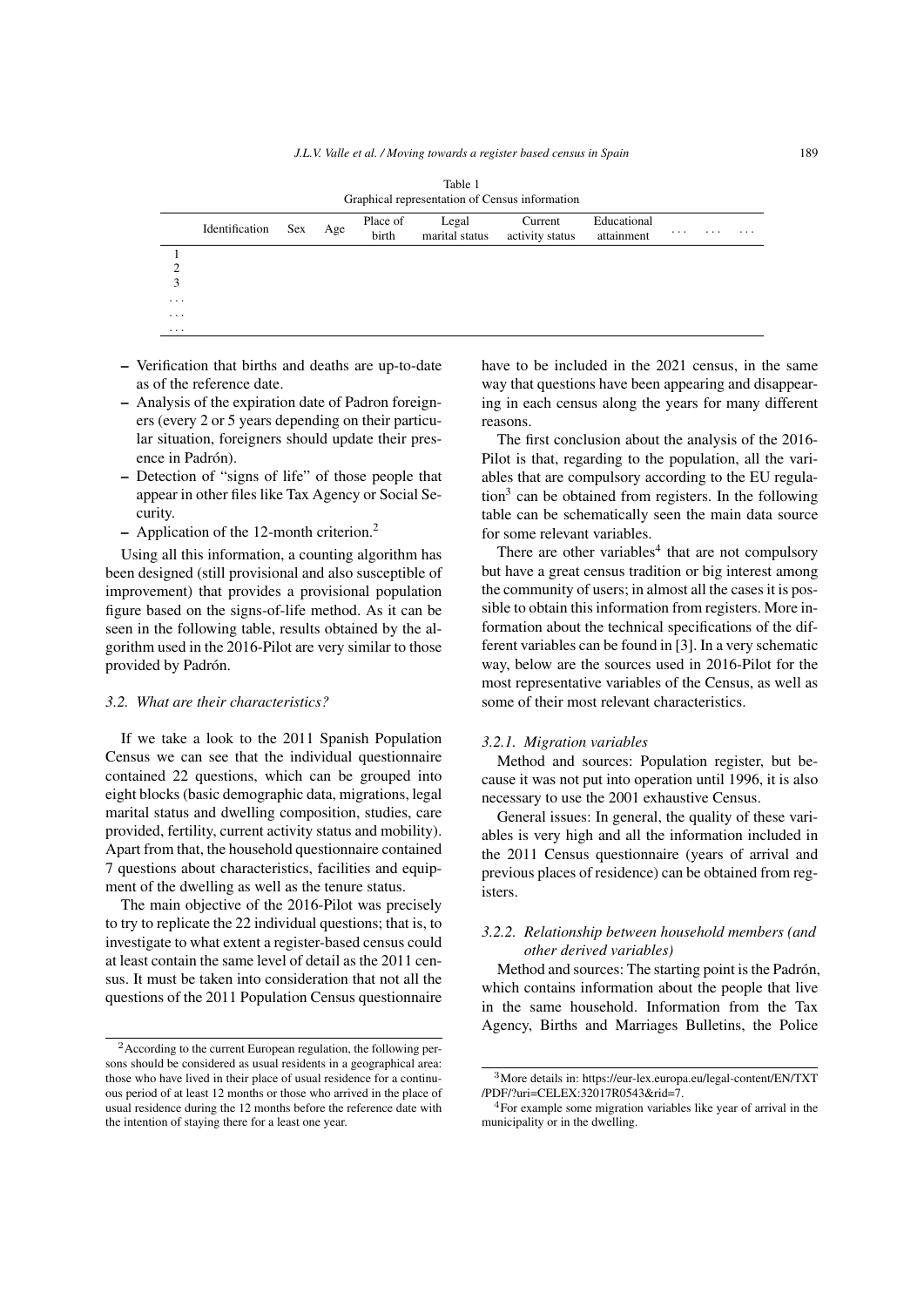| Population figures according to different methods |               |            |                         |  |  |  |  |
|---------------------------------------------------|---------------|------------|-------------------------|--|--|--|--|
|                                                   | $2016$ -Pilot | Padrón     | Difference (PCF-Padrón) |  |  |  |  |
| <b>TOTAL</b>                                      | 46.581.681    | 46,557,008 | 24,673                  |  |  |  |  |
| Spanish                                           | 41.972.389    | 41.938.427 | 33.962                  |  |  |  |  |
| Foreigners                                        | 4.609.292     | 4,618,581  | $-9.289$                |  |  |  |  |

| Table 3                                                      |  |  |  |  |  |  |
|--------------------------------------------------------------|--|--|--|--|--|--|
| List of most important Census variables and main data source |  |  |  |  |  |  |

| Variable                                                            | Main data source                                                        |
|---------------------------------------------------------------------|-------------------------------------------------------------------------|
| Sex, age, country of birth, country of citizenship, year of arrival | Padrón                                                                  |
| in the country                                                      |                                                                         |
| Legal marital status                                                | Tax Agency, Vital statistics bulletins                                  |
| Current activity status                                             | Social security registers, unemployment register, Public Aids Database, |
|                                                                     | Mutualities Registers, Register of Retired Civil Servants,              |
| Occupation, Industry                                                | Social security registers, Mutualities Registers                        |
| <b>Education attainment</b>                                         | Ministry of education                                                   |
| Tenure status of households                                         | Tax Agency                                                              |
| Useful floor space and dwellings by period of construction          | Cadastre                                                                |

Database (father's and mother's name are stored for every person) and previous Censuses are also used.

General issues: For each person it is analyzed who is his/her father, mother, spouse and other relative. Next, derived variables related to the families, nuclei and structure of the household will be generated. In general, the checks to detect the father and mother (common surnames and certain restrictions of age and sex) are much simpler than in the case of a couple. Regarding the couples, if they have a child living with them at home, they are much easier to detect. In other more complex cases (like cohabiting or same-sex couples without children), it will be necessary to perform an imputation model based on an external survey (and the detailed distribution of variables like age, sex or date of arrival to the dwelling) that assigns couples to some situations of people living together.

## *3.2.3. Educational attainment*

Method and sources: Padrón contains information about this variable, but since its quality is not optimal it is necessary to use other sources like: several registers (diplomas, graduated people) from the Ministry of Education, information stored in the Unemployment Register, 2001 and 2011 Census. Information from previous censuses will only be used for people of a "certain age" that do no not appear in the ministry records.

General issues: Information of this variable will only be provided for people aged 15 or more. A person will be assigned the highest educational level that has been observed in the different sources for this variable. Those residual cases that lack educational level and other cases where educational attainment was not assigned a single value, are imputed taking into account the distributions according to sex, age and place of residence in an external survey.

#### *3.2.4. Current activity status*

Method and sources: This is one of the variables that involves a greater number of sources: Social Security Registers, Unemployment Registers, Public Aids Database, Mutualities Registers, Register of Retired Civil Servants, Registers of Students, Tax Agency information, 2001 and 2011 Census.

General issues: Information of this variable will only be provided for people aged 15 or more. Using all the sources mentioned above, it is normal to have, in some cases, conflicts among data sources. In order to solve this issue, priority rules based on the recommendations of the United Nations and the European Regulation for Censuses have been used. It is normal that some people (for example women aged 55 or more) do not appear in any of the sources used and they will be classified as "others" inside the group Outside of the labour force. The results obtained for this variable in the 2016-PFC are very similar to those one of the LFS although it is still necessary to refine the category of the unemployed so that it resembles the ILO recommendation.

# 4. A new quality framework

As it was advanced in [\[4\]](#page-5-3), one of the main novelties of the 2021 Census will be the inclusion of a new mechanism that enables users to evaluate the quality of each of the census variables and which will also increase the amount and transparency of information disseminated by the INE. The idea is to create for each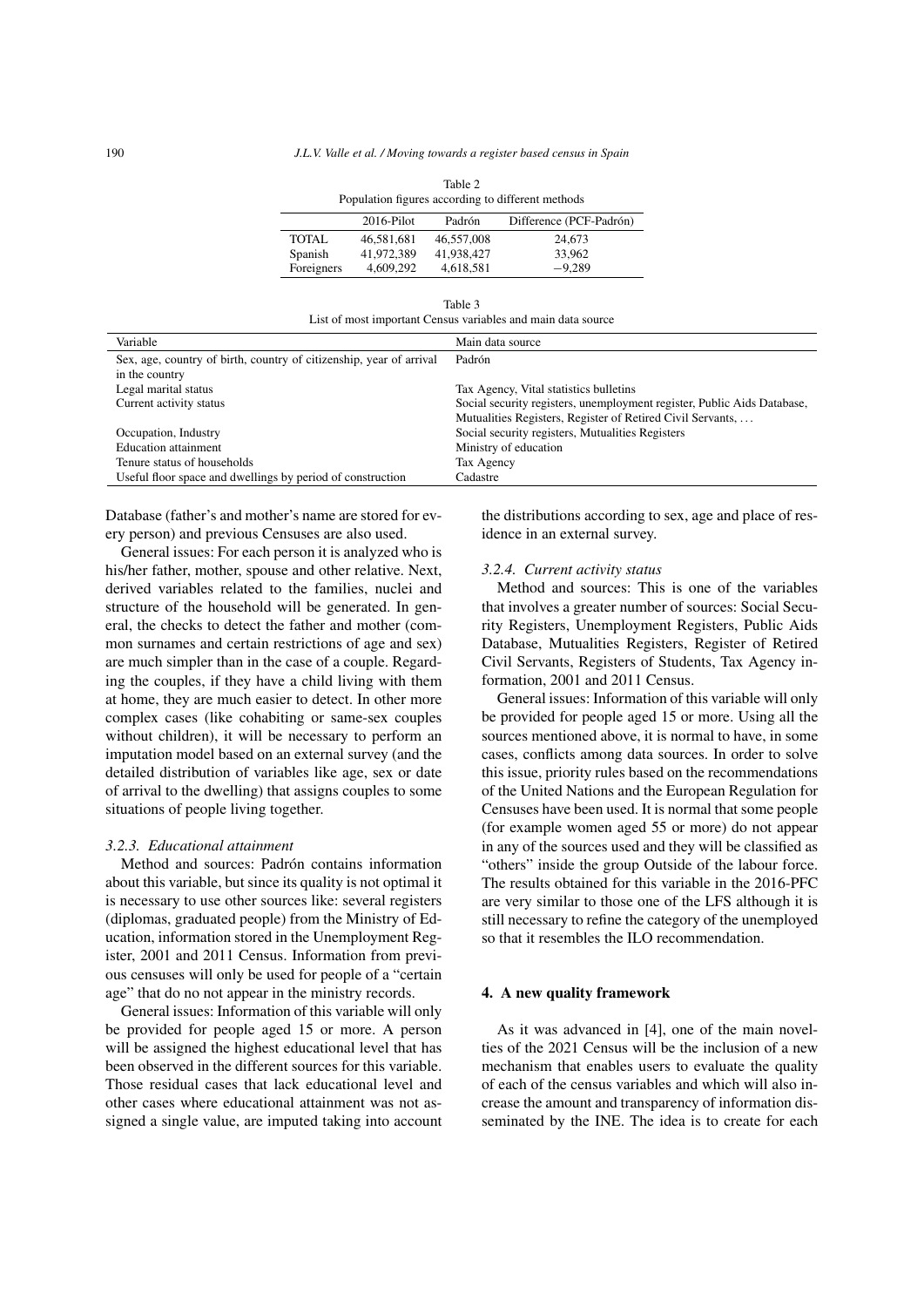variable (for example: legal marital status, educational level attained, etc.) a new one that would store information indicating the method or type of source used to provide the value for every person.

The procedure will consist in the creation (for each Census variable) of a new derived variable with several categories that will take into account various factors reflecting if it is a direct, indirect source or if the information has been imputed.

If we focus on the way we obtain the cell estimation, we will be able to quantify quality in a two dimensional basis: quality along a specific variable and quality in terms of each person.

An analysis by columns (variables) across people, allows us to detect for every variable involved what is the percentage of records provided by different sources or methods and the percentage of imputed records. This information helps us to detect the quality of the sources.

If we concentrate on rows (people) we can identify those records with the poorest quality level: those that have missing values or imputed information in several variables. It is very plausible to identify profiles of people with missing information that are difficult to estimate by administrative records, such as foreigners or people living in deprived areas.

With this information our users will have more information available that will be useful to understand better the benefits of supporting the census information with administrative registers.

#### 5. The Housing Census

The Housing Census consists, first of all, in an exhaustive quantification of all the dwellings (occupied and unoccupied), and secondly in a characterization of them and of the building where they are allocated. Similar to what has been described for the Population Census, it is planned to build an exhaustive microdata Housing file that contains all the dwellings and their characteristics, using the administrative sources available.

In the same way as Padron is the main source of information for the Population Census, we could say that Cadastre will be the main source of data for the Housing Census. It has the great advantage that contains a unique identifier for all dwellings (cadastral reference) and that all the information is georeferenced. On the other hand, the fact that it is used for tax purposes at municipal level, has as one of the main consequences that the quality of the information stored is very high.

One of the main drawbacks of Cadastre is that it is not linked to the Population Register, so in some cases it is not possible to determine which household of Padrón corresponds to each housing unit of Cadastre. On the other hand, Cadastre contains information on certain census variables like period of construction or useful floor space, but not all, as for example the variable tenure status of households.

During the following months an intense job of datalinkage between sources will be done, but any fieldwork operation is not foreseen. In the end, an integrated system where people from the Population Census are assigned to housing units belonging to the Housing Census should be available. The coherence between both products should be total.

In the same way as in the section of the population census, the situation for one of the most complicated variables of the next Housing Census is presented here schematically.

## *5.1. Tenure status of households*

Method and sources: The main data sources are Tax Agency and Cadastre. In the Tax Agency all the declarants (around 65% of households) include the cadastral reference of their usual residence and also any other properties they own. On the other hand, Cadastre also contains information about the ownership of each housing unit.

General issues: Due to the fact that the proposed data sources are not totally exhaustive, it is necessary to carry out imputation based on a survey. Including certain improvements (for example information about rented dwellings that is stored in the declarations of the Tax Agency) in the data sources used would help to increase the quality of this variable.

## 6. Other elements

#### *6.1. Inclusion of other variables*

The use of administrative sources opens the door to the incorporation of new variables, either because of the availability of new sources, or because of the possibility to exploit them in another way.

A traditional Population and Housing Census uses the questionnaire as the instrument for collecting information. In this situation, it is very important to design a short and easy to understand questionnaire in order to achieve a good quality of response. However, in the